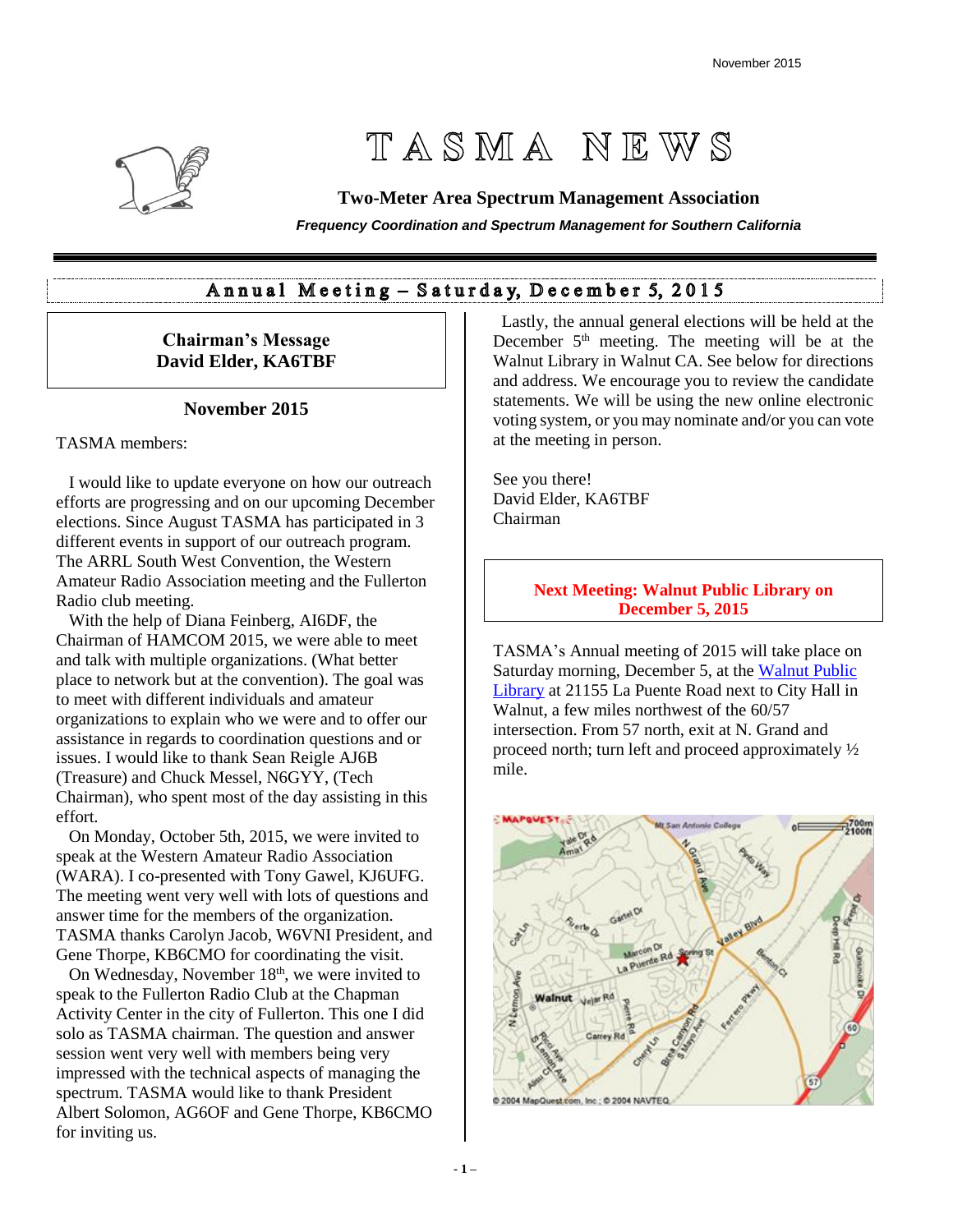Please arrive at 10:00 AM to take care of renewing your membership and avoid disrupting the meeting. The meeting will start promptly at 10:30.

## **Agenda for TASMA Annual Meeting December 5, 2015:**

- 1. Registration
- 2. Call to Order
- 3. Introductions
- 4. Approval of Previous Minutes
- 5. Treasurers Report
- 6. Correspondence
- 7. Committee Reports
- 8. Unfinished Business
- 9. Election of Officers
- 10. New Business
- 11. Next General Meeting is April 2, 2016.

## **General Meeting Minutes**

#### **Saturday, August 1, 2015**

Walnut Public Library 21155 La Puente Rd Walnut CA 91789

#### **DRAFT**

1. Attendance: KG6CVC, WB6HRO, N6ISY, KB6CMO, KA6TBF, K6YXH, W6TNA, W6DVE, AJ6B, KE6MVS, K6LB, KD6DDM, N6GYY, WQ9P, N6JO, KJ6UFG, KB6MHK

2. Call to Order: With quorum present, meeting was called to order at 10:30am.

3. Introductions: All in attendance introduced themselves and the group(s) they represent, if any.

4. Approval of Previous Minutes: Joe WB6HRO motioned to approve minutes from April 4, 2015 with no corrections, passed unanimously.

5. Treasurer's Report: Tina W6TNA gave financial report, current bank balance is \$7886.06.

6. Technical Committee Report: Chuck N6GYY gave report of technical committee activity. Please see the report in the newsletter.

7. TASMA Database Report: Sean AJ6B gave report about the ARRL changes that are coming.

8. Secretary Report: Sean AJ6B gave report, reviewed minutes are posted on website after meetings.

9. Board Member at Large Report: Dave KD6DDM gave report about power point presentations that are available to have TASMA as a speaker for your club.

10. Vice Chairman Report: Dave W6DVE gave report about booth at HAM JAM at HRO and conversations that he had with other Amateurs in the community.

11. Chairman Report: Dave KA6TBF thanked everyone for their work.

12. Old Business: a. None.

- 13. New Business:
- a. Director Nominations
- i. KD6DDM nominated for Board Member at Large by W6TNA.
- ii. W6TNA nominated for Treasurer by WA6TBF.
- iii. AJ6B nominated for Secretary by KD6DDM.

iv. W6DVE nominated for Vice-Chairman by KB6CMO

v. KA6TBF nominated for Chairman by W6DVE.

14. Next General Meeting is December 5, 2015. Location will be announced prior to meeting.

15. Adjournment: Joe N6JO motions to adjourn, unanimously passed at 10:39am.

## **Secretary's Report**

We will be sending renewal notices electronically to members 45 days before expiration. Please use our new electronic system to renew your membership!

Also, the ballot for next year's Board of Directors will be sent electronically about 2 weeks before the next meeting. Make sure to check the website and make sure you are an active paid member so you may vote!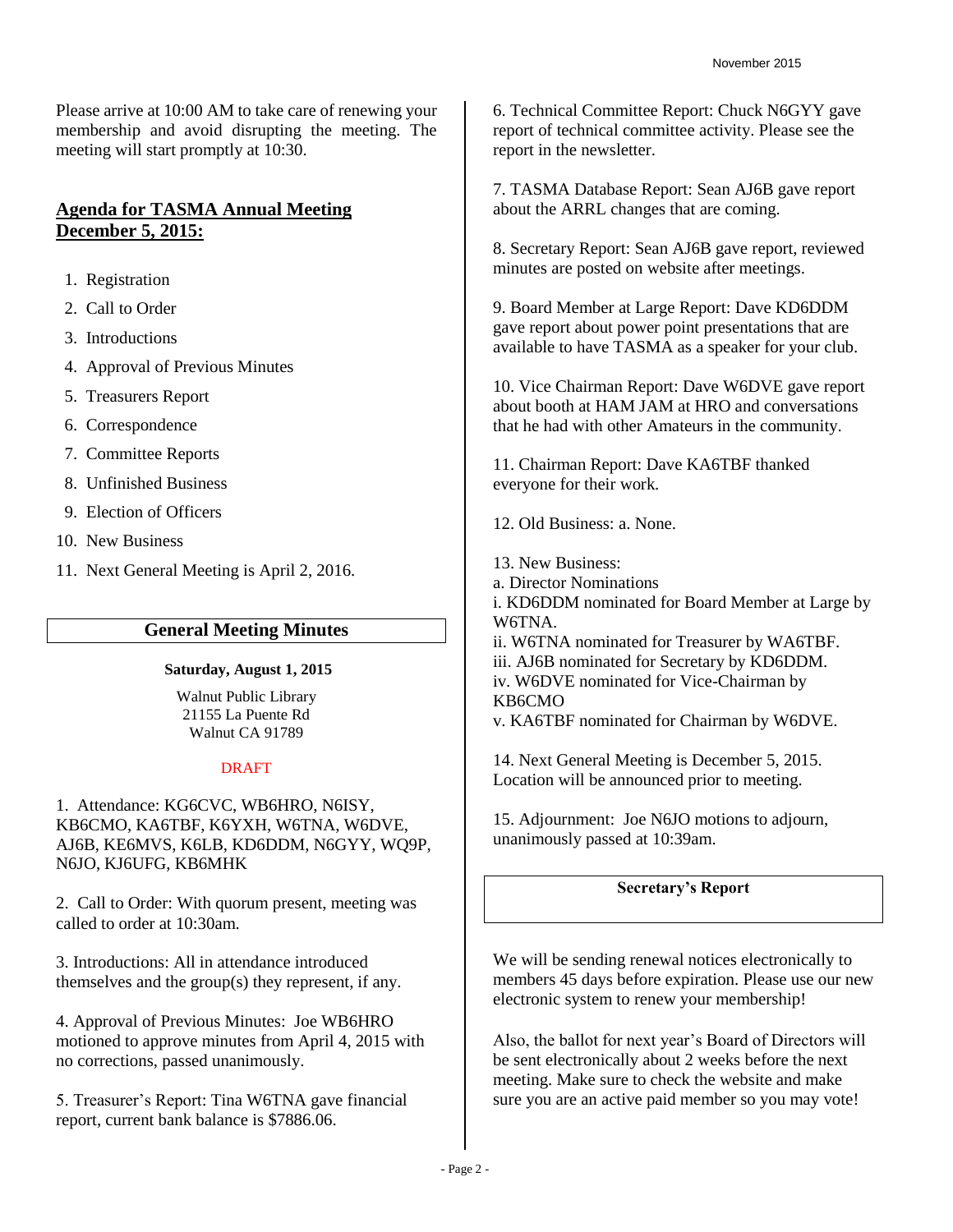## **Treasurer's Report**

| <b>Starting Balance July 2015</b><br>Deposits<br><b>Expenses</b><br>Ending Balance July 31, 2015       | \$7,813.94<br>\$75.00<br>\$<br>2.88<br>\$7,886.06      |
|--------------------------------------------------------------------------------------------------------|--------------------------------------------------------|
| <b>Starting Balance August 2015</b><br>Deposits<br><b>Expenses</b><br>Ending Balance August 31, 2015   | \$7,886.06<br>\$115.00<br>\$24.60<br>\$7,976.46        |
| <b>Starting Balance September 2015</b><br>Deposits<br>Expenses<br>Ending Balance September 30, 2015    | \$7,976.46<br>\$<br>0<br>\$<br>0<br>\$7,976.46         |
| <b>Starting Balance October 2015</b><br>Deposits<br><b>Expenses</b><br>Ending Balance October 31, 2015 | \$7,976.46<br>\$<br>$\theta$<br>\$245.00<br>\$7,731.46 |

#### **Database Administrator's Report**

The ARRL new repeater format is coming out in 2016.

If you are running any digital modes and are not listed as such in our database, please let us know.

If you have not updated your repeater entry in the last two years, please send us an update! See the website at www.tasma.org/coordination/forms to download a request for coordination (update) form.

#### **Vice Chairman's Report**

Due to recent changes in my health and additional commitments on my personal schedule, I have tendered my resignation from the Board of Directors of TASMA. I will continue as a regular member of the group and wish the Board and Technical Committee the best of luck in the coming year.

#### **Technical Committee Report**

2015 has been a busy year for Tasma and the technical committee.

I am happy to say that there have been several additions and changes to the technical committee and they have contributed to the skill set of the committee. The current members of the committee are:

| <b>Tony Gawel</b>   | KJ6UFG |
|---------------------|--------|
| <b>Chuck Messel</b> | N6GYY  |
| Sean Reigle         | AJ6B   |
| Keith Kaisin        | AI6BX  |
| Greg Madden         | WQ9P   |

The technical committee has been quite busy lately.

Our meeting on July 11th was quite long with:

\* 29 cases to review

\* 23 of the cases being new business.

Our last meeting on October 24th had:

\* 9 cases that were continued from prior meetings \* 13 new cases and multiple interference issues to be studied.

Interference complaints:

\* The Trend is user bases interfering with adjacent repeaters, rather than actual issues between the repeaters. Repeaters that are on the same frequency, separated by distance and co-existing well, are still subject to interference by roaming users. A majority of our recent complaints have been about users interfering, and not interference from the other repeater.

Using a PL on the input of a repeater does help keep users for keying up an adjacent repeater, but the signal is still present on the receiver and tends to cause an issue with the sensitivity of the receiver.

Tasma is taking a closer look at this issue and will take this under consideration when reviewing future "requests for coordination".

\* "Off the air": We rely on you to help be our eyes and ears, especially in areas outside the

LA/Orange County area. Reporting repeaters that are off the air is a great way to help us open up

Dave Bremer – W6DVE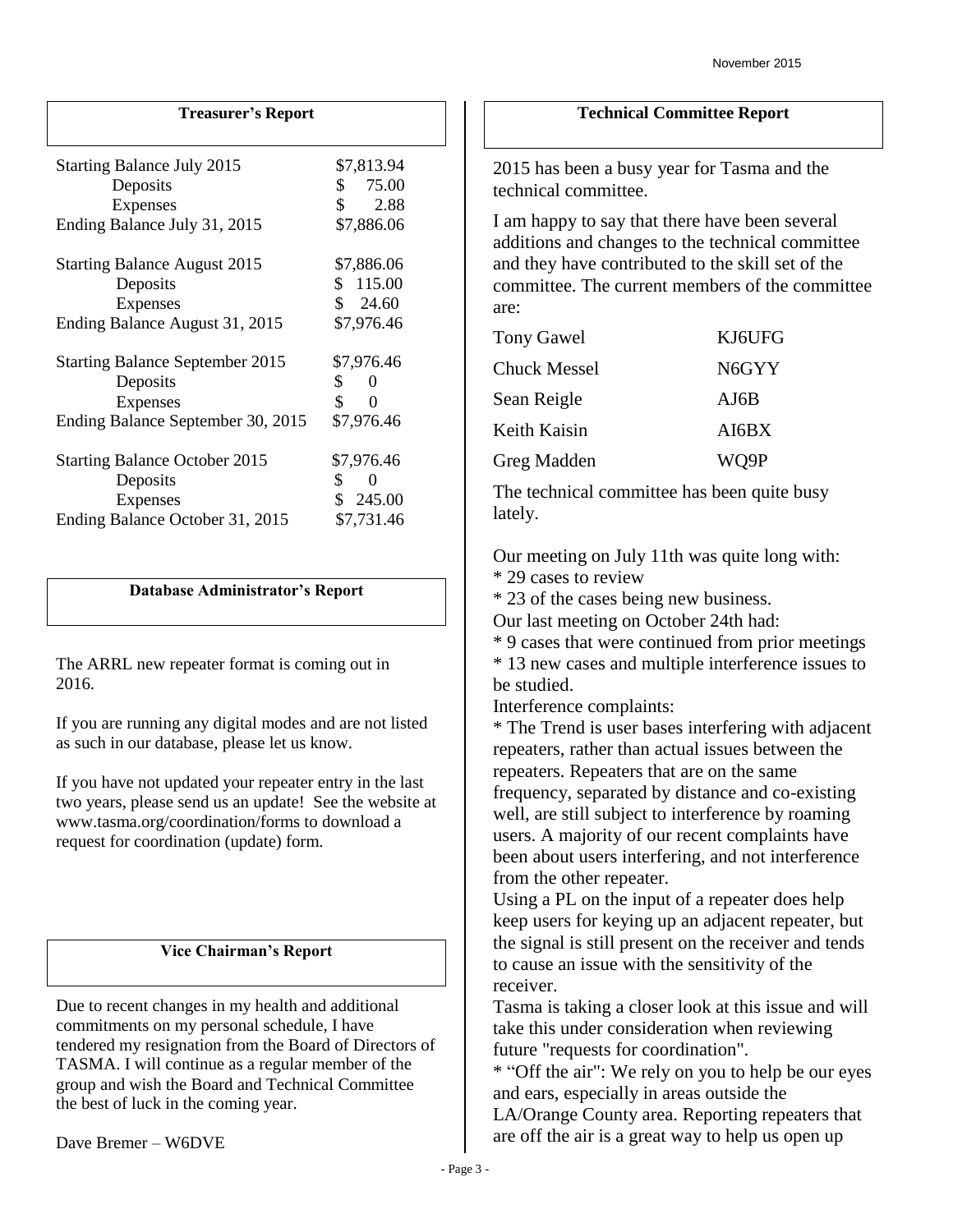frequencies. It is also a good way to find a frequency pair for yourself or your club. \* The latest topic has been the new Fusion Digital / Analog repeaters. We have had quite a few questions on these new repeaters. Briefly, the repeater is using a 12.5 KHz wide signal, so it needs to go on a standard frequency pair. It will not fit on the 6.25 KHz channels we have set aside for narrow digital use. Additionally, the Fusion system runs on both Analog and Digital depending on the signal received. It is possible to lock the repeater into a specific mode, but this is not generally done. The big advantage of compatibility with both analog and digital users would be lost if the repeater was not allowed to automatically switch between modes. \* The simplex Wires X nodes should probably be utilizing the "Linking and Remote Base"

frequencies we have designated for that type of use. Currently we are considering the Wires X simplex nodes to fall into the same category as simplex IRLP or Allstar nodes.

\* The other question that is coming up is about the "preset search channel" in wires x. This is a channel that can be set up as a common "calling" channel. After many discussions, the consensus is that for a "calling channel" to be effective would require setting up this frequency on a national level.

Chuck Messel N6GYY, Chairman -Technical **Committee** 

## **Member at Large Report**

**David Summers, KD6DDM**

Not Submitted.

**Candidate Statement For Chairman**

## **David Elder, KA6TBF**

 Hello everyone. I would once again like to offer my services to TASMA as Chairman.

 Having served on the TASMA board in various positions, including - Member at Large, Secretary, Vice Chairman and currently the Chairman. During my tenure as Chairman TASMA has made great strides in improving and modernizing its operation.

 In addition, I have put forth multiple constructive changes throughout the year making TASMA more efficient, transparent and better in touch with the amateur community.

 If elected, I will continue to work with the board, the technical committee and the amateur community to improve TASMA. I will also continue our outreach program to gain the trust and understanding of the needs of the repeater organizations and their users.

 I appreciate your support and hope that I have gained your trust and that you will allow me to continue working with TASMA in this position.

Respectfully: David Elder, KA6TBF

## **Candidate Statement for Vice Chairman**

## **Delia Kraft, KR6AFT**

I have 25 years of experience in the fire and law enforcement field that includes 9-1-1 call taking, dispatching, emergency mutual aid coordination, training and supervising. For several years I served as the 9-1-1 County Coordinator for the County of Orange, and was assigned to be on the County Coordinator Task Force, a team of four, created to represent all County Coordinators in California to the State Office. My passion for communications gave me several other opportunities, including teaching the Peach Officers Standards and Training (POST) Dispatch Basic Course, and becoming one of 25 members who comprise the POST Public Safety Dispatch Advisory Council for the State.

On October 5, 2012 I joined the Orange County Sheriff's Department Communications & Technology Division, and was assigned to work with OCRACES as their Program Coordinator. Since then, I've been very involved with amateur radio and the benefits it provides. I've had my amateur radio license since 1999, and upgraded my classification during the last three years. Working with TASMA has made me appreciate the work, challenges, and dedication of the group. I would be honored to join them in their quest to provide a needed service the amateur radio users of Southern California.

Delia Kraft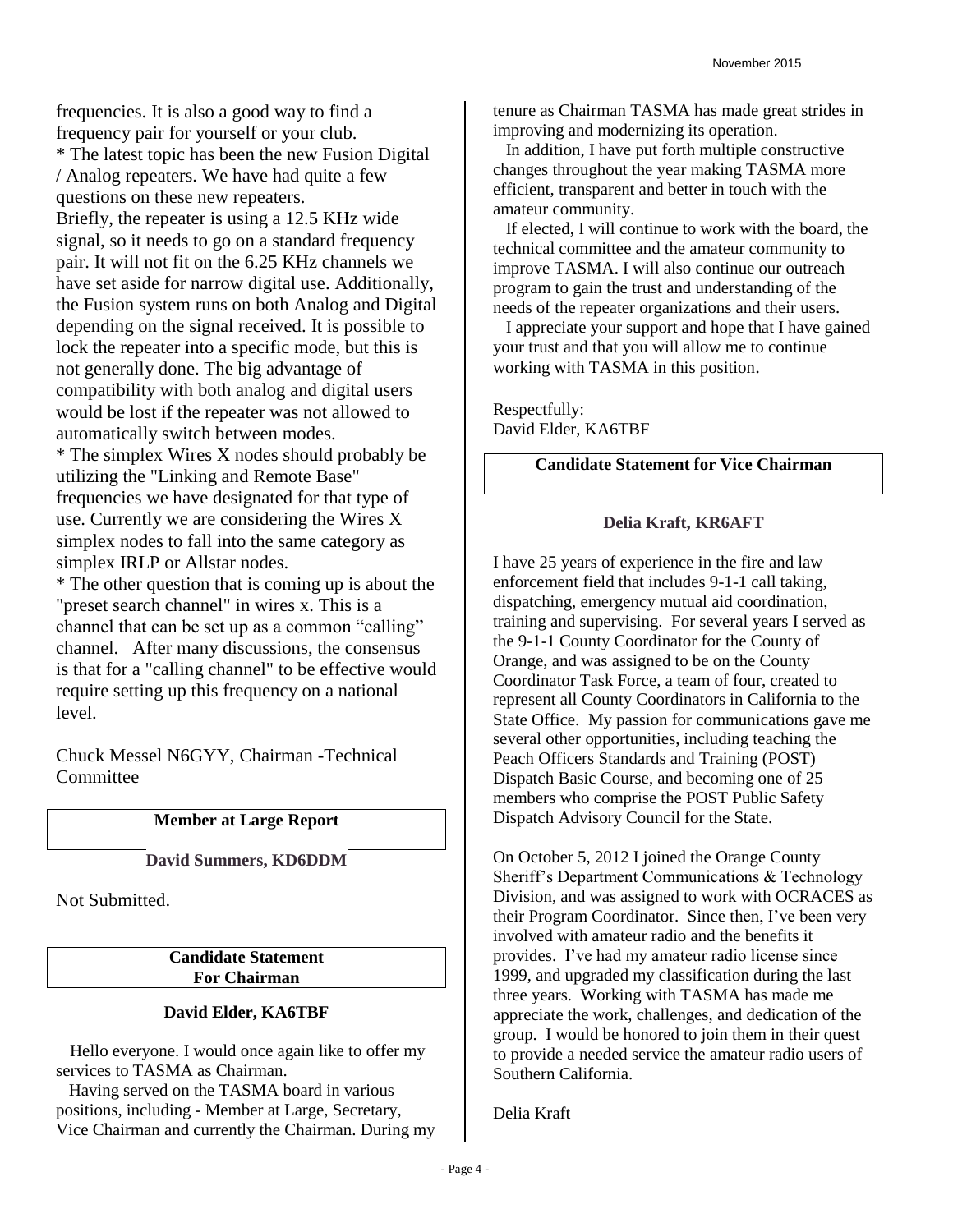## **Candidate Statement For Secretary**

**Sean Reigle, AJ6B**

My name is Sean Reigle, AJ6B and I am looking to continue to offer my services to the Amateur Radio community of Southern California as Secretary for TASMA Board of Directors. I joined TASMA as a member in 2011 and have been participating as Secretary on both the board and the Technical Committee. The technical committee has been receiving rave reviews about its increased communication and responsiveness to inquiries and I believe that we can bring that experience to the board of directors. I also serve on the board of directors for the South Orange Amateur Radio Association as education director and have been licensed since I was 15. I would appreciate your vote for secretary.

Thank you for your consideration.

Sean Reigle, AJ6B

**Candidate Statement For Treasurer**

## **Tina Bremer, W6TNA**

I have served as Treasurer of TASMA for the last year and have learned a lot, but I have also enjoyed the journey.

I am an Amateur Extra and have been a member of TASMA for several years. I am a volunteer examiner for the W5YI Group and a Life Member of the ARRL. I am also an active volunteer with San Bernardino County Emergency Communication Service.

I hope to continue serving the amateur radio community as Treasurer for TASMA.

Respectfully, Tina Bremer, W6TNA

## **Candidate Statement For Member at Large**

## **David Summers, KD6DDM**

Not submitted.